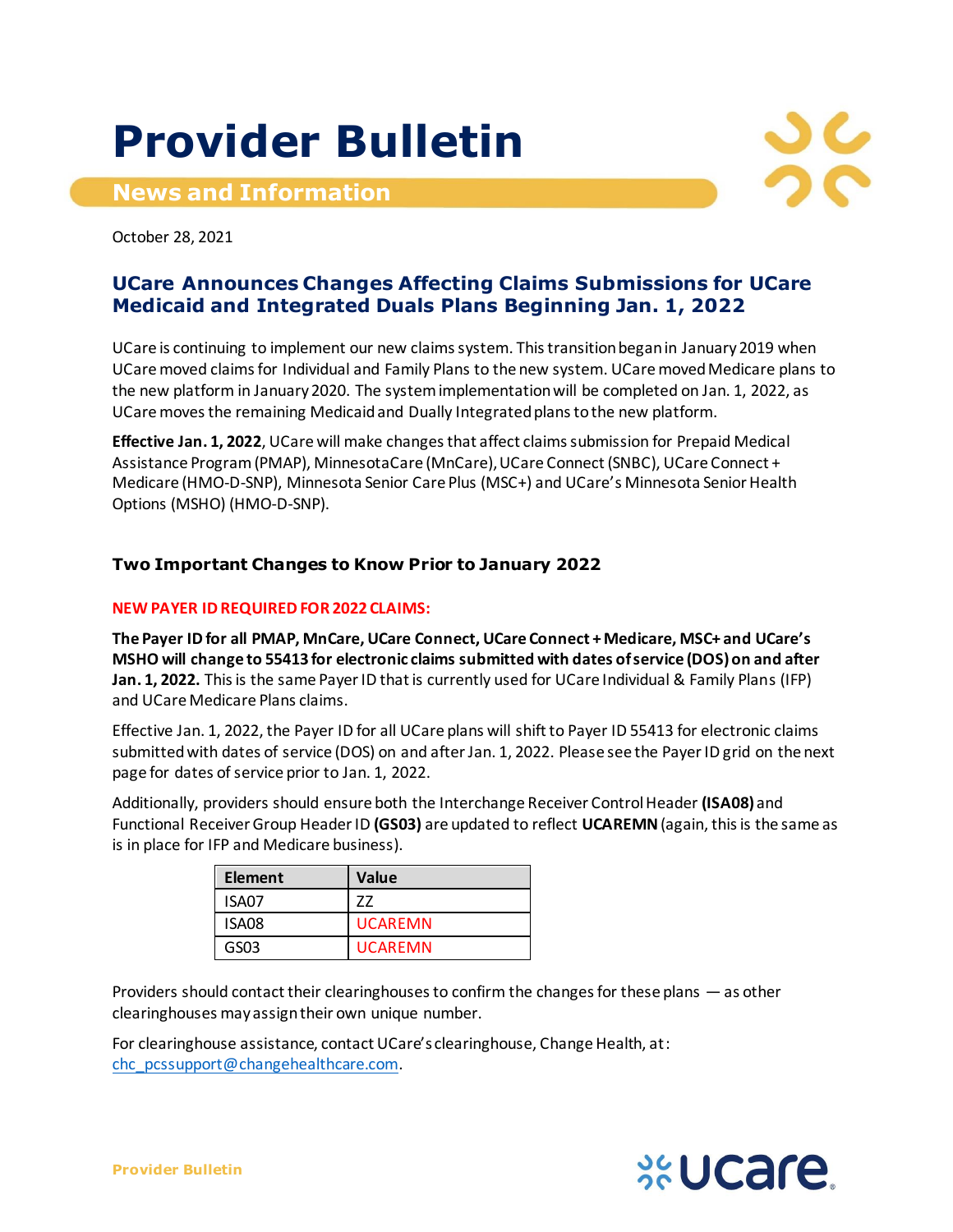Claims for members submitted with the **incorrect** Payer ID will reject with one of the reasons below:

- Entity not eligible for benefits for submitted dates of service
- Subscriber not found
- Member cannot be identified

#### **The 2022 changes apply only to PMAP, MnCare, UCare Connect, UCare Connect + Medicare, MSC+ and UCare's MSHO. See the chart below for the PayerID per product by year:**

| <b>Payer ID</b> | <b>ISA</b><br><b>Flement</b>                | <b>ISA Value</b>                       | <b>Product</b>                                                    | <b>Additional Information</b>                                                                                                                                                                                                                                                                                                                              |  |
|-----------------|---------------------------------------------|----------------------------------------|-------------------------------------------------------------------|------------------------------------------------------------------------------------------------------------------------------------------------------------------------------------------------------------------------------------------------------------------------------------------------------------------------------------------------------------|--|
| 12X50 &         | <b>ISA07</b>                                | ZZ                                     | <b>UCare Minnesota Health</b><br>Dates of Service before 1/1/2022 |                                                                                                                                                                                                                                                                                                                                                            |  |
| <b>SX178</b>    | <b>ISA08</b><br><b>GS03</b>                 | <b>UCare</b><br><b>UCare</b>           | <b>Care Programs</b>                                              | UCare PMAP, MnCare, Connect, Connect + Medicare,<br>MSC+, MSHO                                                                                                                                                                                                                                                                                             |  |
| 52629           | <b>ISA07</b>                                | ZZ                                     | <b>UCare Minnesota Health</b>                                     | Dates of Service before 1/1/2022                                                                                                                                                                                                                                                                                                                           |  |
|                 | <b>ISA08</b><br><b>GS03</b>                 | <b>UCare</b><br><b>UCare</b>           | <b>Care Programs</b>                                              | UCare PMAP, MnCare, Connect, Connect + Medicare,<br>MSC+, MSHO                                                                                                                                                                                                                                                                                             |  |
| 55413           | <b>ISA07</b><br><b>ISA08</b><br>GS03        | 77<br><b>UCAREMN</b><br><b>UCAREMN</b> | <b>UCare Minnesota Health</b><br><b>Care Programs</b>             | Dates of Service on or after 1/1/2022<br>ALL UCARE PLANS with DOS on and after 1/1/2022                                                                                                                                                                                                                                                                    |  |
| 55413           | <b>ISA07</b><br><b>ISA08</b><br><b>GS03</b> | ZZ<br><b>UCAREMN</b><br><b>UCAREMN</b> | <b>UCare Medicare Plans</b>                                       | Dates of Service on or after 1/1/2020<br>ALL UCARE PLANS with DOS on and after 1/1/2020                                                                                                                                                                                                                                                                    |  |
| 52629           | <b>ISA07</b><br><b>ISA08</b><br><b>GS03</b> | ZZ<br><b>UCare</b><br><b>UCare</b>     | <b>UCare Medicare Plans</b>                                       | Dates of Service before 1/1/2020<br>Total, Classic, Complete, Essential Rx, Standard, Prime,<br>Value/Value Plus, Aware, Advocate/Adv Plus, Care<br>Advantage, Core with Fairview & North Memorial with<br>Fairview & North Memorial, EssentiaCare grand secure<br>& UCare Group High, Core, Basic, & Medicare<br>supplement basic, extended & 20/50 copay |  |
| 52629           | <b>ISA07</b><br><b>ISA08</b><br><b>GS03</b> | 77<br><b>UCare</b><br><b>UCare</b>     | UCare Individual &<br><b>Family Plans</b>                         | Dates of Service before 1/1/2019                                                                                                                                                                                                                                                                                                                           |  |
| 55413           | <b>ISA07</b><br><b>ISA08</b><br><b>GS03</b> | 77<br><b>UCAREMN</b><br><b>UCAREMN</b> | UCare Individual &<br><b>Family Plans</b>                         | Dates of Service on or after 1/1/2019<br>ALL UCARE PLANS with DOS on and after 1/1/2019                                                                                                                                                                                                                                                                    |  |

**The Electronic Data Interchange Chapter of [UCare's Provider Manual](https://www.ucare.org/providers/policies-resources/provider-manual)will be updated with this information in Q1 2022.**

#### **NEW MEMBER ID AND FORMAT:**

In 2022, **PMAP, MnCare, UCare Connect, UCare Connect + Medicare, MSC+ and UCare's MSHO** members will receive a new member ID number and card. Member eligibility and benefits should be checked prior to every scheduled appointment. **It is strongly recommended providers ask to see the member's ID card for current information** and a photo ID to guard against medical identity theft.